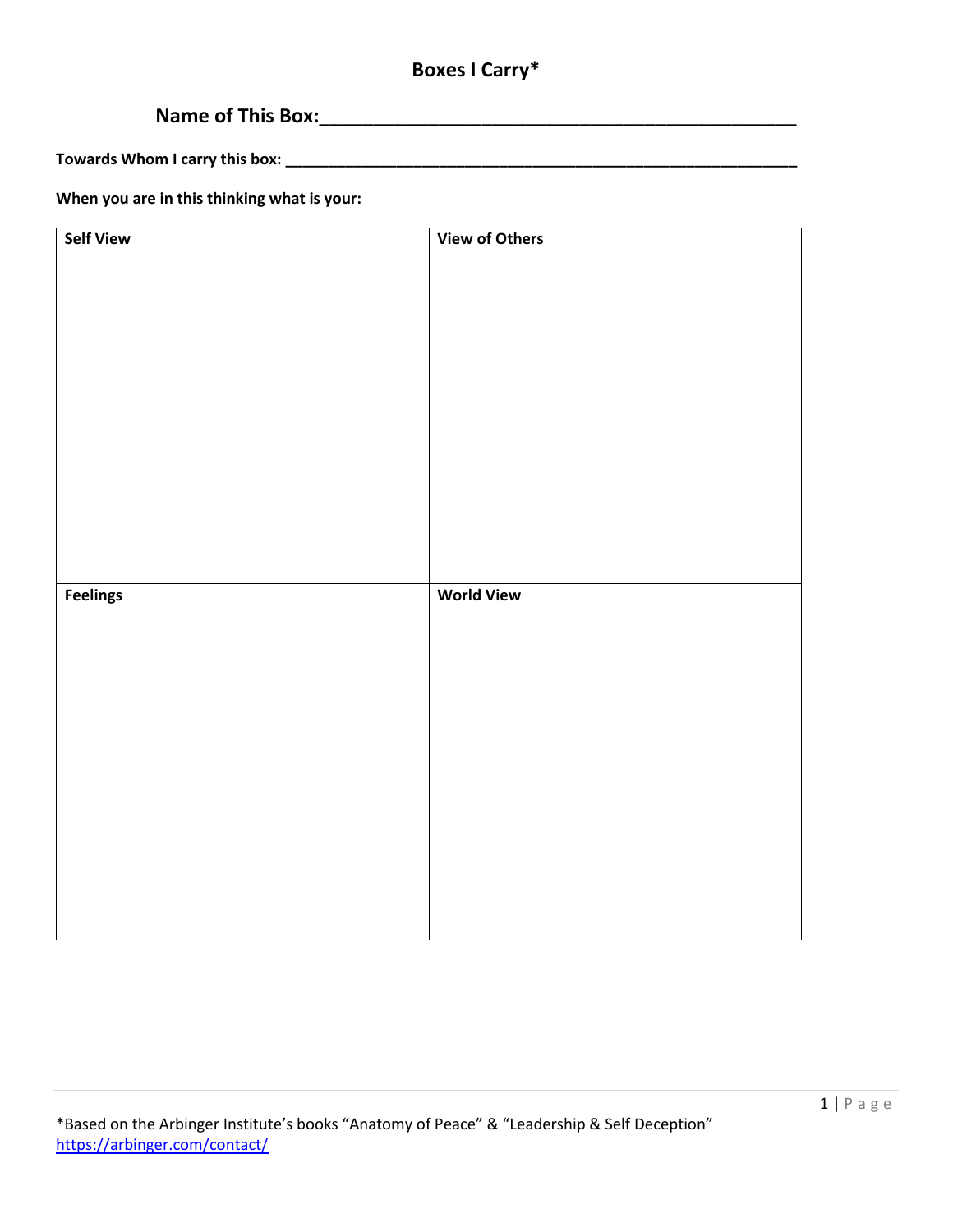### **Questions to Explore About this Box**

- How much of the truth does this world view represent?
- What else could be true?
- What happened right before you started feeling this way?
- What are the triggers that put you into this world view?
- What are the red flags that tell you that you are I'm seeing the world this way?
- How are you seeing others when you are in this world view?
- How does viewing the world from this view feel stuck?
- How are you self-justifying your thoughts and feelings when you are in this place?
- What justification keeps you in this world view?
- How does this justification keep you stuck?
- What else could be true?
- What would the opposite feeling be?
- Tell me about a time when you didn't feel that way?
- The authors of "Anatomy of Peace and Leadership" & Self Deception would call this a box. What could you name this particular box?
	- o NOTE: Keep in mind that you probably have more than one box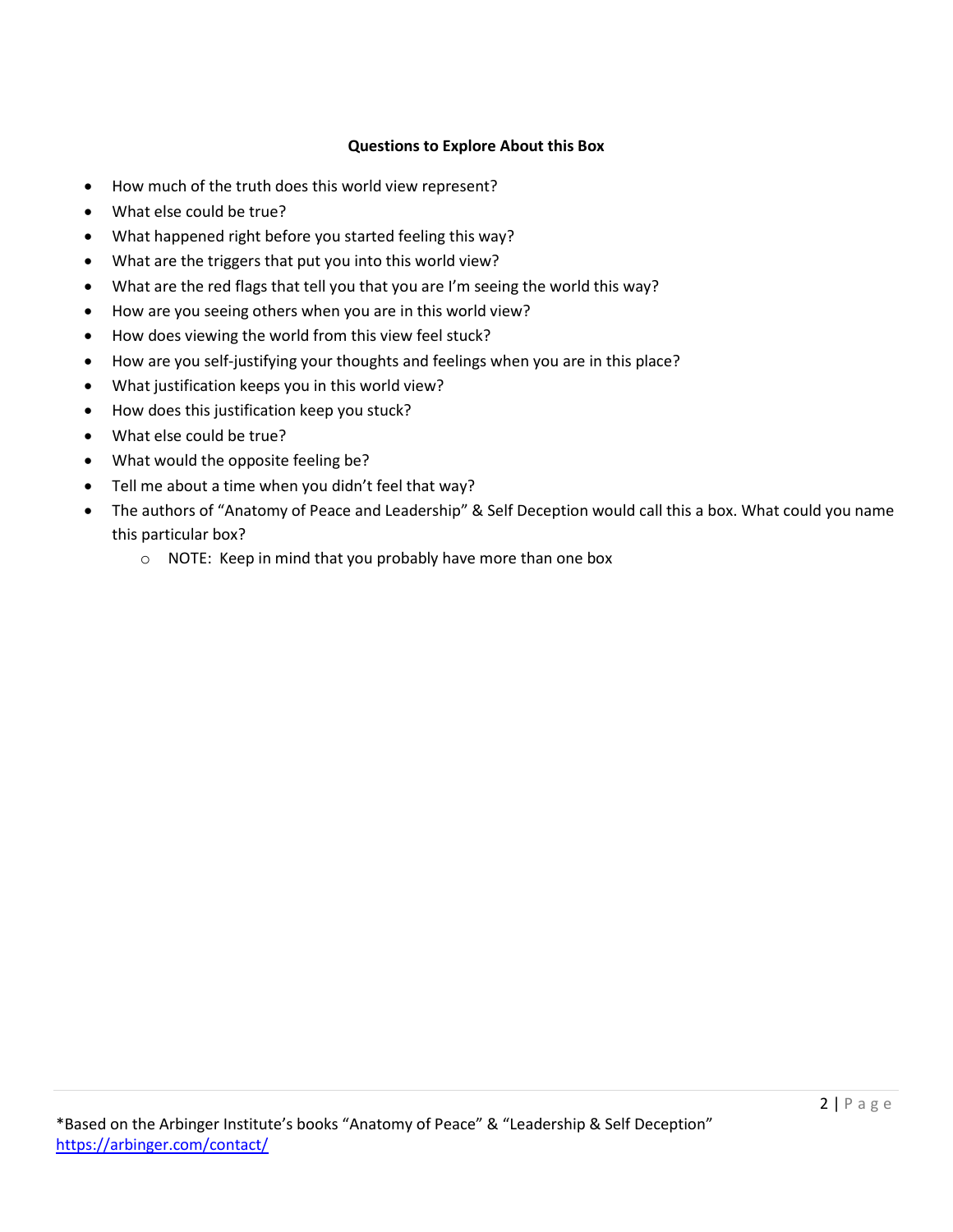# **Name of this "Out of Box" View: \_\_\_\_\_\_\_\_\_\_\_\_\_\_\_\_\_\_\_\_\_\_\_\_\_\_\_\_\_\_\_\_\_\_\_\_\_\_\_\_\_\_\_\_\_\_\_\_\_\_**

**When things are going well:**

| <b>My Self View</b> | <b>View of Others</b> |
|---------------------|-----------------------|
|                     |                       |
|                     |                       |
|                     |                       |
|                     |                       |
|                     |                       |
|                     |                       |
|                     |                       |
| <b>Feelings</b>     | <b>World View</b>     |
|                     |                       |
|                     |                       |
|                     |                       |
|                     |                       |
|                     |                       |
|                     |                       |
|                     |                       |
|                     |                       |
|                     |                       |
|                     |                       |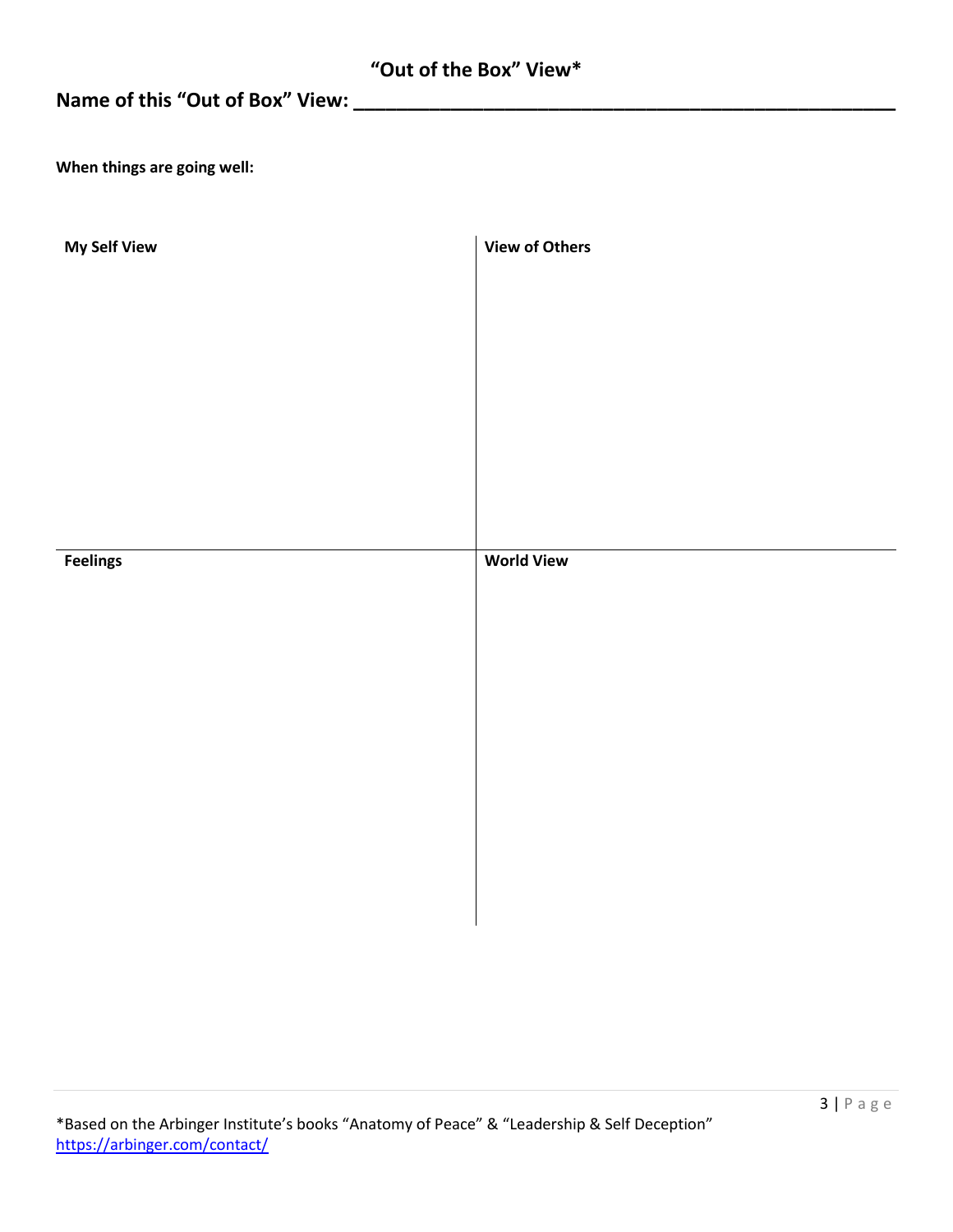#### **Questions to Explore the "Out of the Box" View**

- Are you able to function better with others "Out of the Box" or in "The Box"
- Which world view is true more of the time?